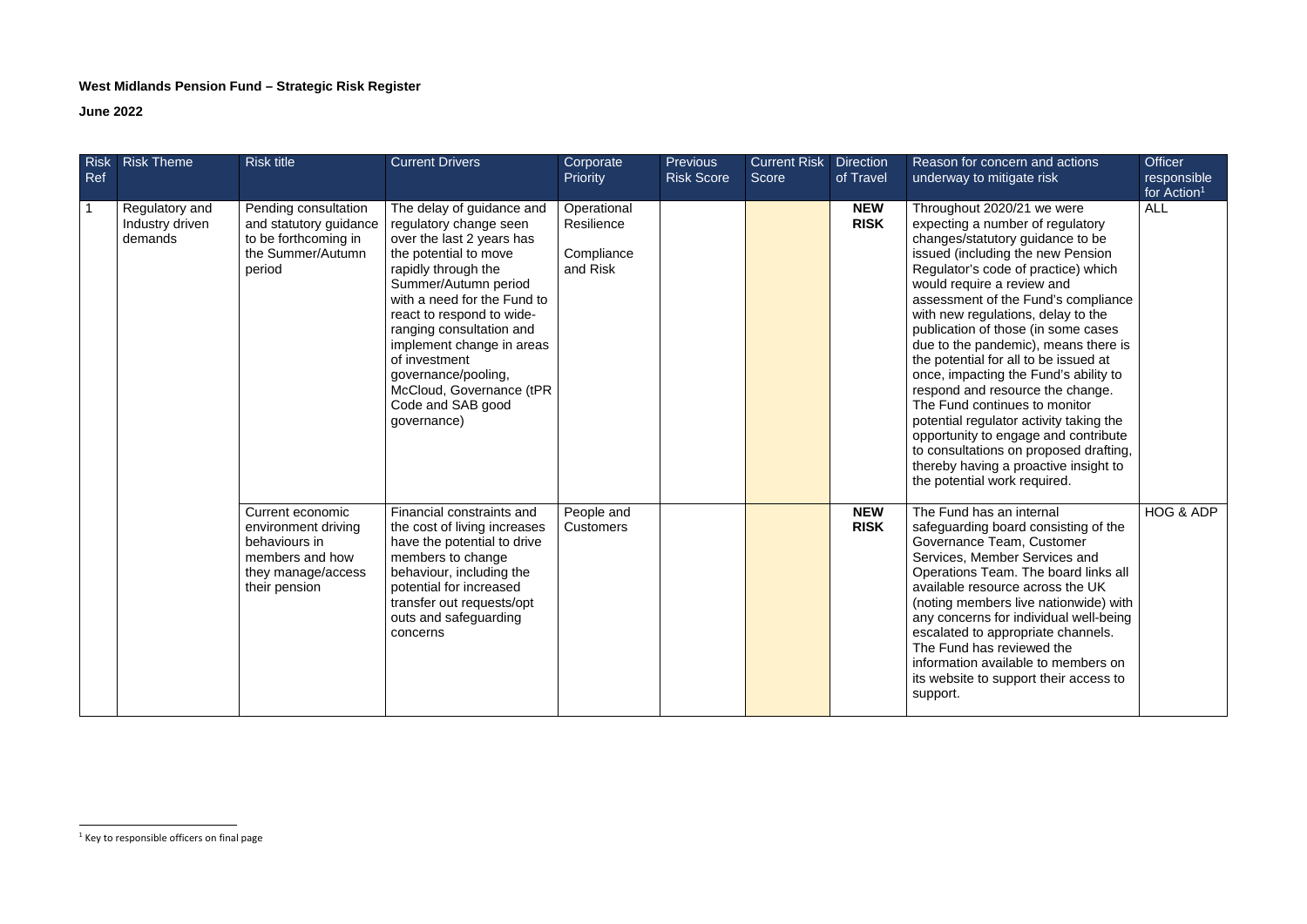| <b>Risk</b><br>Ref | <b>Risk Theme</b> | <b>Risk title</b>                                                                                                                                                                                                                                                          | <b>Current Drivers</b>                                                                                                                                                                                                    | Corporate<br>Priority                                                                      | <b>Previous</b><br><b>Risk Score</b> | <b>Current Risk</b><br>Score | <b>Direction</b><br>of Travel                                                                                                                                                                                                                                                                                                                                               | Reason for concern and actions<br>underway to mitigate risk                                                                                                                                                                                                                                                                                                                                                                                                            | <b>Officer</b><br>responsible<br>for Action <sup>1</sup> |
|--------------------|-------------------|----------------------------------------------------------------------------------------------------------------------------------------------------------------------------------------------------------------------------------------------------------------------------|---------------------------------------------------------------------------------------------------------------------------------------------------------------------------------------------------------------------------|--------------------------------------------------------------------------------------------|--------------------------------------|------------------------------|-----------------------------------------------------------------------------------------------------------------------------------------------------------------------------------------------------------------------------------------------------------------------------------------------------------------------------------------------------------------------------|------------------------------------------------------------------------------------------------------------------------------------------------------------------------------------------------------------------------------------------------------------------------------------------------------------------------------------------------------------------------------------------------------------------------------------------------------------------------|----------------------------------------------------------|
| $\overline{2}$     | Resourcing        | People as a resource<br>risk, with recruitment<br>and retention<br>impacted by the ability<br>of the Fund to keep<br>pace with the market<br>and competition for<br>skilled resource and<br>continue to provide<br>training and<br>opportunities for<br>career development | Competition in the market<br>for skilled and specialist<br>roles which has become<br>more acute post Covid with<br>industry-wide demand for<br>scarce resource and<br>workers seeking greater<br>mobility and flexibility | People and<br><b>Customers</b><br>Operational<br>Resilience<br>Corporate<br>Responsibility |                                      |                              |                                                                                                                                                                                                                                                                                                                                                                             | The Fund has established good<br>relationships with agencies and<br>recruiters to support its search for<br>specialised roles with targeted<br>campaigns to increase search<br>efficiency.<br>The Fund continues to promote itself<br>as a high-quality employer, supported<br>by core values and beliefs and<br>modern work-space and working<br>practices.<br>Ongoing review of developing market<br>and demands for skill to inform role<br>development and review. | <b>DOP</b>                                               |
|                    |                   |                                                                                                                                                                                                                                                                            | High number of priority<br>business as usual and<br>change initiatives with<br>reliance on<br>additional/interim support in<br>addition to individuals who<br>are also key to recruitment<br>to vacant posts              |                                                                                            |                                      |                              |                                                                                                                                                                                                                                                                                                                                                                             | The Fund is undertaking a priority<br>review of all projects identifying<br>resource needs and pulls on<br>individual teams, where it supports<br>service development and the delivery<br>of those priorities, interim/project<br>resource has been sourced.<br>Recruitment plans and resource<br>requirements are routinely monitored<br>by the Fund's Senior Management<br>Team.                                                                                     | <b>HOPs</b><br><b>ADP</b><br><b>DOP</b>                  |
|                    |                   | Growing complexity in the<br>scheme and changing<br>service delivery requiring a<br>further development of<br>knowledge and skills,<br>exacerbating key<br>person/knowledge risk                                                                                           |                                                                                                                                                                                                                           |                                                                                            |                                      |                              | The Fund continues to monitor<br>potential regulator activity taking the<br>opportunity to engage and contribute<br>to consultations on proposed drafting,<br>thereby having a proactive insight to<br>the potential response required.<br>Changes to service delivery are<br>identified and supported by project<br>groups and governance to support<br>and manage change. | HoG<br><b>HOPs</b>                                                                                                                                                                                                                                                                                                                                                                                                                                                     |                                                          |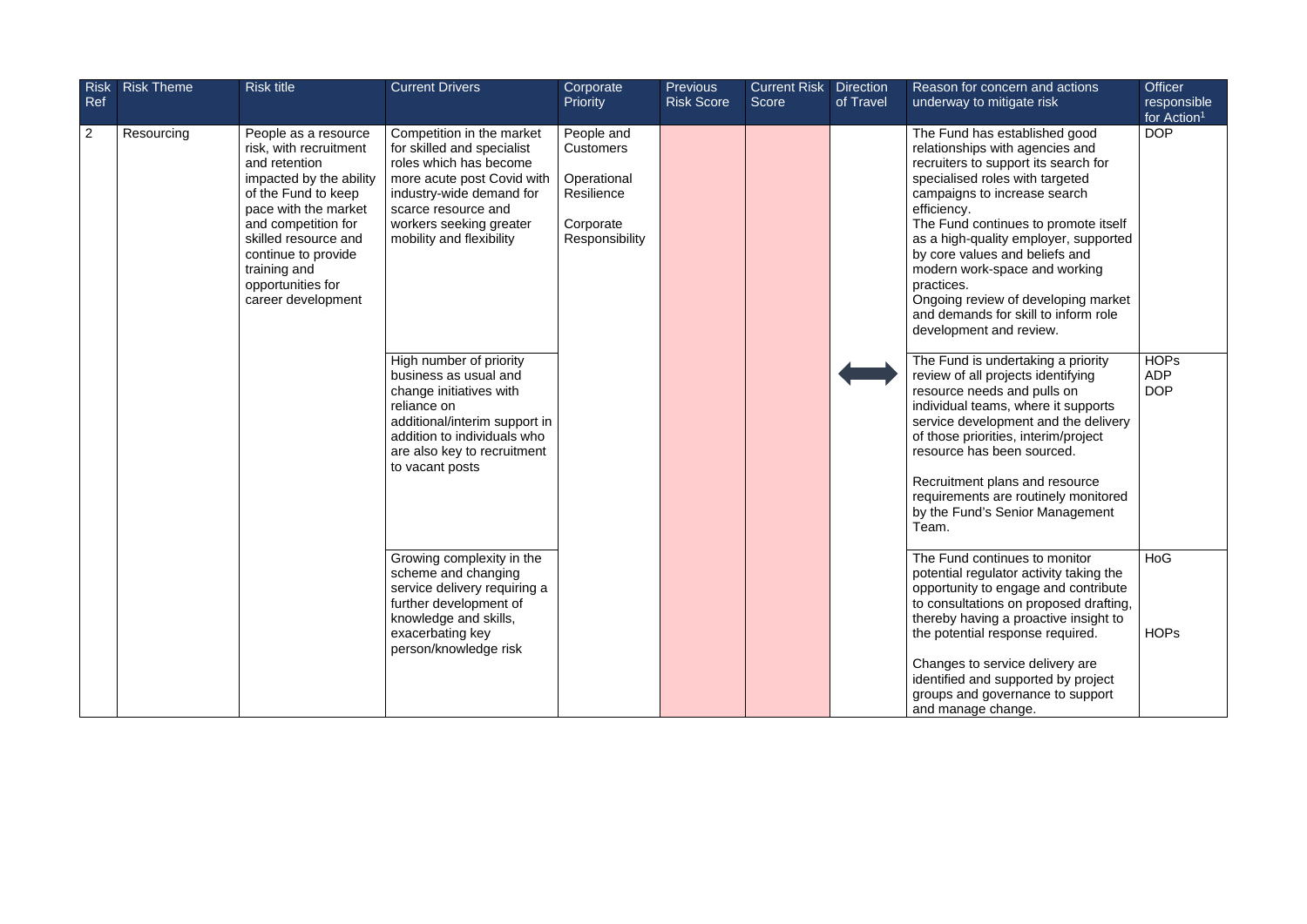| <b>Risk</b><br>Ref | <b>Risk Theme</b>                  | <b>Risk title</b>                                                                                                                                                                                                                                                                                                                                                                                   | <b>Current Drivers</b>                                                                                                                                                                                                                | Corporate<br><b>Priority</b>                                                          | <b>Previous</b><br><b>Risk Score</b> | <b>Current Risk</b><br>Score | <b>Direction</b><br>of Travel                                                                                                                                                                                                                                                                                                                                                                       | Reason for concern and actions<br>underway to mitigate risk                                                                                                                                                                                                                                                                                                                                                              | <b>Officer</b><br>responsible<br>for Action <sup>1</sup> |
|--------------------|------------------------------------|-----------------------------------------------------------------------------------------------------------------------------------------------------------------------------------------------------------------------------------------------------------------------------------------------------------------------------------------------------------------------------------------------------|---------------------------------------------------------------------------------------------------------------------------------------------------------------------------------------------------------------------------------------|---------------------------------------------------------------------------------------|--------------------------------------|------------------------------|-----------------------------------------------------------------------------------------------------------------------------------------------------------------------------------------------------------------------------------------------------------------------------------------------------------------------------------------------------------------------------------------------------|--------------------------------------------------------------------------------------------------------------------------------------------------------------------------------------------------------------------------------------------------------------------------------------------------------------------------------------------------------------------------------------------------------------------------|----------------------------------------------------------|
| $\mathfrak{B}$     | Data, Information<br>and reporting | Increased demands<br>on the quality of data<br>and the ability of the<br>Fund to meet statutory<br>and reporting<br>requirements                                                                                                                                                                                                                                                                    | Number of key data<br>activities ongoing<br>concurrently including<br>McCloud, Valuation and<br>Pension Admin System<br>Transition (development of<br>automated reporting)                                                            | Operational<br>Resilience<br>Compliance<br>and Risk<br>People and<br><b>Customers</b> |                                      |                              | Ongoing focussed resource to<br>support data management with active<br>recruitment to support resource<br>demands.<br>Employer engagement to support<br>Valuation underway to support<br>relationships and understanding<br>throughout the process.<br>Ongoing monitoring and engagement<br>on forthcoming consultations,<br>incorporating new LGPS regulation<br>and guidance due to be published. |                                                                                                                                                                                                                                                                                                                                                                                                                          | <b>HOPs</b><br><b>ADP</b>                                |
|                    |                                    | Increased oversight on<br>investment governance<br>(and Pools) and the<br>performance of LGPS<br>Assets.<br>Data being a key element<br>in the triennial valuation to<br>ensure accuracy of<br>liabilities, with timely and<br>accuracy of information<br>exchange being critical to<br>the Fund and employer<br>working partnership in line<br>with the Pension<br><b>Administration Strategy.</b> |                                                                                                                                                                                                                                       |                                                                                       |                                      |                              |                                                                                                                                                                                                                                                                                                                                                                                                     | Ongoing collaboration with partner<br>funds and LGPS Central Ltd in the<br>production of statutory reporting and<br>response to information requests.<br>The Fund is developing a Business<br>Information (BI) strategy to ensure<br>consistent, accurate and efficient<br>business reporting.                                                                                                                           | <b>DOP</b><br>HoG                                        |
|                    |                                    |                                                                                                                                                                                                                                                                                                                                                                                                     |                                                                                                                                                                                                                                       |                                                                                       |                                      |                              | The Fund has developed a Valuation<br>project team which seeks to ensure<br>consistent management and focus<br>across the organisation on the<br>valuation and outcomes, including a<br>focus on employer engagement                                                                                                                                                                                | <b>HOPs</b><br>HoG<br><b>ADP</b>                                                                                                                                                                                                                                                                                                                                                                                         |                                                          |
| $\overline{4}$     | <b>Internal Controls</b>           | The Fund is not able<br>to effectively monitor<br>and report on its<br>compliance with<br>regulatory<br>requirements with a<br>need to conduct a full<br>review of those in<br>place due to ongoing<br>regulatory change                                                                                                                                                                            | Growing complexity in<br>scheme regulations<br>(together with the potential<br>delayed statutory<br>guidance) and the<br>increasing reporting<br>requirements, placing<br>increased demands on the<br>Fund's monitoring<br>processes. | Compliance<br>and Risk<br>Operational<br>Resilience                                   |                                      |                              |                                                                                                                                                                                                                                                                                                                                                                                                     | The Fund is developing its Business<br>Information (BI) strategy to support<br>the development of data reporting<br>through an effective data culture<br>across the organisation.<br>The Fund continues to monitor<br>potential regulator activity taking the<br>opportunity to engage and contribute<br>to consultations on proposed drafting,<br>thereby having a proactive insight to<br>the potential work required. | HoG                                                      |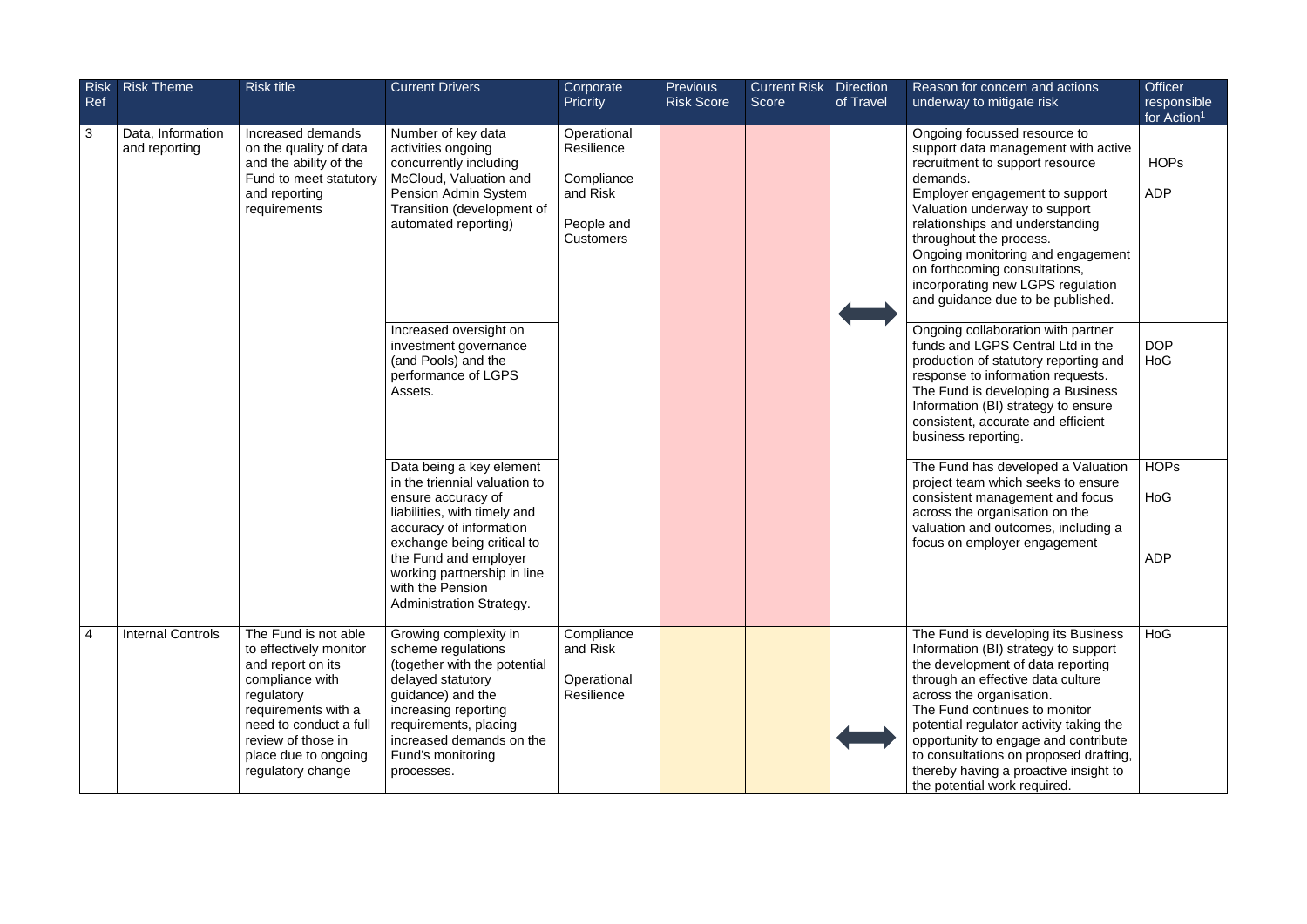| <b>Risk</b><br>Ref | <b>Risk Theme</b>                                  | <b>Risk title</b>                                                                                                                      | <b>Current Drivers</b>                                                                                                                                                                                                                                                       | Corporate<br><b>Priority</b>                                | <b>Previous</b><br><b>Risk Score</b> | <b>Current Risk</b><br><b>Score</b> | Direction<br>of Travel    | Reason for concern and actions<br>underway to mitigate risk                                                                                                                                                                                                                                                                                                                                                                                                                                                 | <b>Officer</b><br>responsible<br>for Action <sup>1</sup> |
|--------------------|----------------------------------------------------|----------------------------------------------------------------------------------------------------------------------------------------|------------------------------------------------------------------------------------------------------------------------------------------------------------------------------------------------------------------------------------------------------------------------------|-------------------------------------------------------------|--------------------------------------|-------------------------------------|---------------------------|-------------------------------------------------------------------------------------------------------------------------------------------------------------------------------------------------------------------------------------------------------------------------------------------------------------------------------------------------------------------------------------------------------------------------------------------------------------------------------------------------------------|----------------------------------------------------------|
|                    |                                                    |                                                                                                                                        | Changes to system and<br>processes will require a<br>refresh to compliance<br>monitoring program.                                                                                                                                                                            |                                                             |                                      |                                     |                           | The Fund's assurance program is<br>being reviewed alongside controls<br>ensuring a robust framework                                                                                                                                                                                                                                                                                                                                                                                                         | HoG                                                      |
|                    |                                                    |                                                                                                                                        | Ongoing challenge to<br>manage and process high<br>volumes of member,<br>financial and asset data<br>together with oversight of a                                                                                                                                            |                                                             |                                      |                                     |                           | The Fund is developing its Business<br>Information (BI) strategy to support<br>the development of data reporting<br>through an effective data culture<br>across the organisation.                                                                                                                                                                                                                                                                                                                           | <b>HoF</b><br><b>ADI</b>                                 |
|                    |                                                    |                                                                                                                                        | large numbers of fund<br>employers and asset<br>managers                                                                                                                                                                                                                     |                                                             |                                      |                                     |                           | End to end process reviews are being<br>initiated to ensure key dependencies<br>(including on third party's) are<br>understood and managed to aid<br>operational resilience.                                                                                                                                                                                                                                                                                                                                |                                                          |
| 5                  | Operational<br>Resilience and<br><b>Cyber Risk</b> | The Fund is unable to<br>perform its functions<br>due to internal and<br>external vulnerabilities<br>to its operational<br>resilience. | Global concern on<br>increasing Cyber risk and<br>evolving practices required<br>to mitigate in light of<br>current global environment<br>Increase awareness and<br>requirements to build and<br>demonstrate operational<br>resilience across people,<br>process and systems | Operational<br>Resilience                                   |                                      |                                     |                           | The Fund continues to develop its<br>cyber resilience through annual<br>review and external assessment of its<br>cyber strategy. The Fund is<br>enhancing the management of cyber<br>risk through<br>development of the Fund's assurance<br>programme and management of<br>suppliers through the mapping of the<br>funds data and asset footprints<br>A broad programme of activity has<br>been established to assess and<br>develop operational resilience<br>alongside planned service<br>transformation. | <b>HOPs</b>                                              |
|                    |                                                    | The Fund is unable to<br>support end to end<br>business critical<br>activities                                                         | Reliance on individual/key<br>knowledge across the<br>organisation unsupported<br>by technologies (manual<br>process)                                                                                                                                                        | Operational<br>Resilience                                   |                                      |                                     | <b>NEW</b><br><b>RISK</b> | The Fund is proactively responding to<br>anticipated changes through the<br>development of our core business<br>activities, working to adapt to<br>increased resilience where<br>vulnerabilities are identified.                                                                                                                                                                                                                                                                                            | <b>HOPs</b><br>HoG                                       |
| 6                  | <b>Service Delivery</b>                            | The Fund is unable to<br>deliver its services due<br>to the volume of<br>change required and<br>the competing<br>statutory demands,    | Pending administration<br>system change over, there<br>is a pause on system<br>development resulting in<br>some processes continuing<br>to operate with less                                                                                                                 | People and<br><b>Customers</b><br>Operational<br>Resilience |                                      |                                     |                           | The Fund is undertaking a priority<br>review of all projects identifying<br>resource needs and pulls on<br>individual teams, where it supports<br>service development and the delivery                                                                                                                                                                                                                                                                                                                      | <b>HOPs</b>                                              |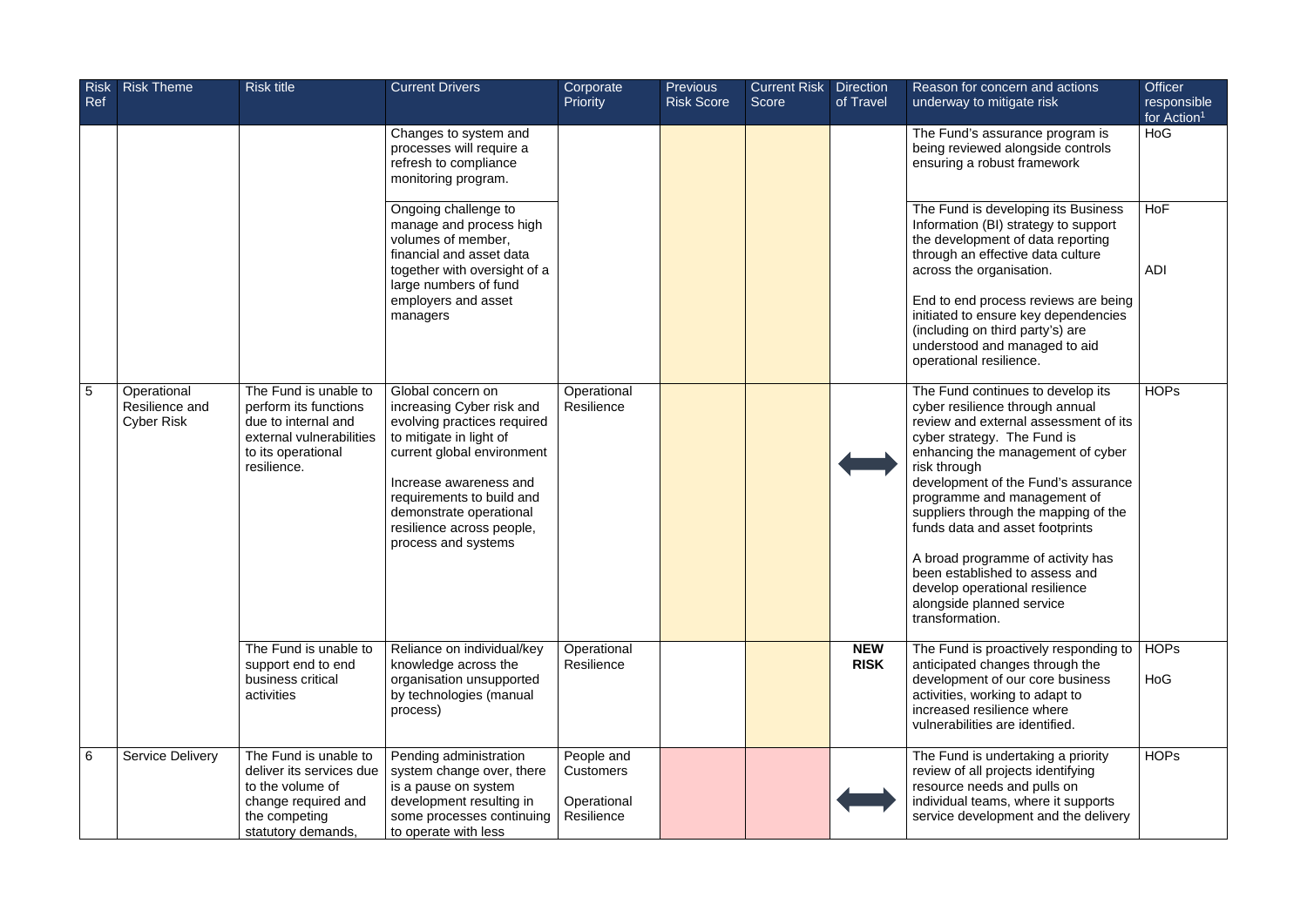| <b>Risk</b><br><b>Ref</b> | <b>Risk Theme</b>                          | <b>Risk title</b>                                                                                                                                       | <b>Current Drivers</b>                                                                                                                      | Corporate<br><b>Priority</b>                                          | <b>Previous</b><br><b>Risk Score</b> | <b>Current Risk</b><br><b>Score</b> | Direction<br>of Travel | Reason for concern and actions<br>underway to mitigate risk                                                                                                                                                                                                                                                                                                                                                                                                            | <b>Officer</b><br>responsible<br>for Action <sup>1</sup> |
|---------------------------|--------------------------------------------|---------------------------------------------------------------------------------------------------------------------------------------------------------|---------------------------------------------------------------------------------------------------------------------------------------------|-----------------------------------------------------------------------|--------------------------------------|-------------------------------------|------------------------|------------------------------------------------------------------------------------------------------------------------------------------------------------------------------------------------------------------------------------------------------------------------------------------------------------------------------------------------------------------------------------------------------------------------------------------------------------------------|----------------------------------------------------------|
|                           |                                            | which includes the<br>impact of system<br>change and adequate                                                                                           | efficiency pending<br>automation                                                                                                            | Compliance<br>and Risk                                                |                                      |                                     |                        | of those priorities, interim/project<br>resource has been sourced.                                                                                                                                                                                                                                                                                                                                                                                                     |                                                          |
|                           |                                            | resourcing                                                                                                                                              | Vacancies across service<br>areas following resource<br>reviews which are pending<br>recruitment against a<br>competitive market.           |                                                                       |                                      |                                     |                        | The Fund has established good<br>relationships with agencies and<br>recruiters to support its search for<br>specialised roles with targeted<br>campaigns to increase search<br>efficiency.<br>The Fund continues to promote itself<br>as a high-quality employer, supported<br>by core values and beliefs and<br>modern work-space and working<br>practices.<br>Ongoing review of developing market<br>and demands for skill to inform role<br>development and review. | <b>DOP</b>                                               |
|                           | Service Delivery -<br><b>Third Parties</b> | The Fund is unable to<br>deliver its services due                                                                                                       | Number of key service<br>deliverables are reliant on                                                                                        | People and<br><b>Customers</b>                                        |                                      |                                     |                        | The Fund has undergone early<br>engagement with suppliers as part of                                                                                                                                                                                                                                                                                                                                                                                                   | HoG                                                      |
|                           |                                            | to the reliance on third<br>parties                                                                                                                     | third parties with a number<br>of services provided                                                                                         | Operational<br>Resilience<br>Compliance<br>and Risk                   |                                      |                                     |                        | its engagement on regulatory<br>change.<br>In addition, key suppliers to the Fund<br>(admin system) have been part of<br>national working groups to develop<br>understanding of the changes and<br>how they need to be provided for in<br>systems.                                                                                                                                                                                                                     | <b>HOPs</b>                                              |
|                           |                                            |                                                                                                                                                         | Employer capacity,<br>particularly in the provision<br>of data, limits ability to<br>deliver requirements for the<br>Fund                   |                                                                       |                                      |                                     |                        | The Fund engages with employers<br>regularly and supports their<br>understanding of the new<br>requirements through employer<br>coaching programs.<br>Early engagement with the Fund<br>stakeholders is a key priority on all<br>projects.                                                                                                                                                                                                                             | <b>ADP</b>                                               |
| 8                         | Funding and Cost<br>Management             | The uncertainty of<br>long term volatility in<br>markets affecting<br>inflation and the<br>discount rate in a<br>backdrop of local<br>government budget | Changing market<br>conditions impact on<br>investment returns and<br>pace of change in asset<br>allocation leads to widening<br>funding gap | Investment<br>Implementation<br>Stewardship<br>Compliance<br>and Risk |                                      |                                     |                        | The Fund is a long term investor. Its<br>strategic approach to setting asset<br>allocations seeks to mitigate impacts<br>of short term volatility.                                                                                                                                                                                                                                                                                                                     | <b>ADP</b><br><b>ADI</b>                                 |
|                           |                                            | constraints                                                                                                                                             | Rising cost of benefits<br>(inflation) and lower outlook<br>for future investment<br>returns impacts upon<br>contribution outcomes for      |                                                                       |                                      |                                     |                        | The Fund has launched its actuarial<br>valuation project, noting these<br>potential risks and concerns with a<br>focus on engaging employers early to                                                                                                                                                                                                                                                                                                                  | <b>ADP</b>                                               |